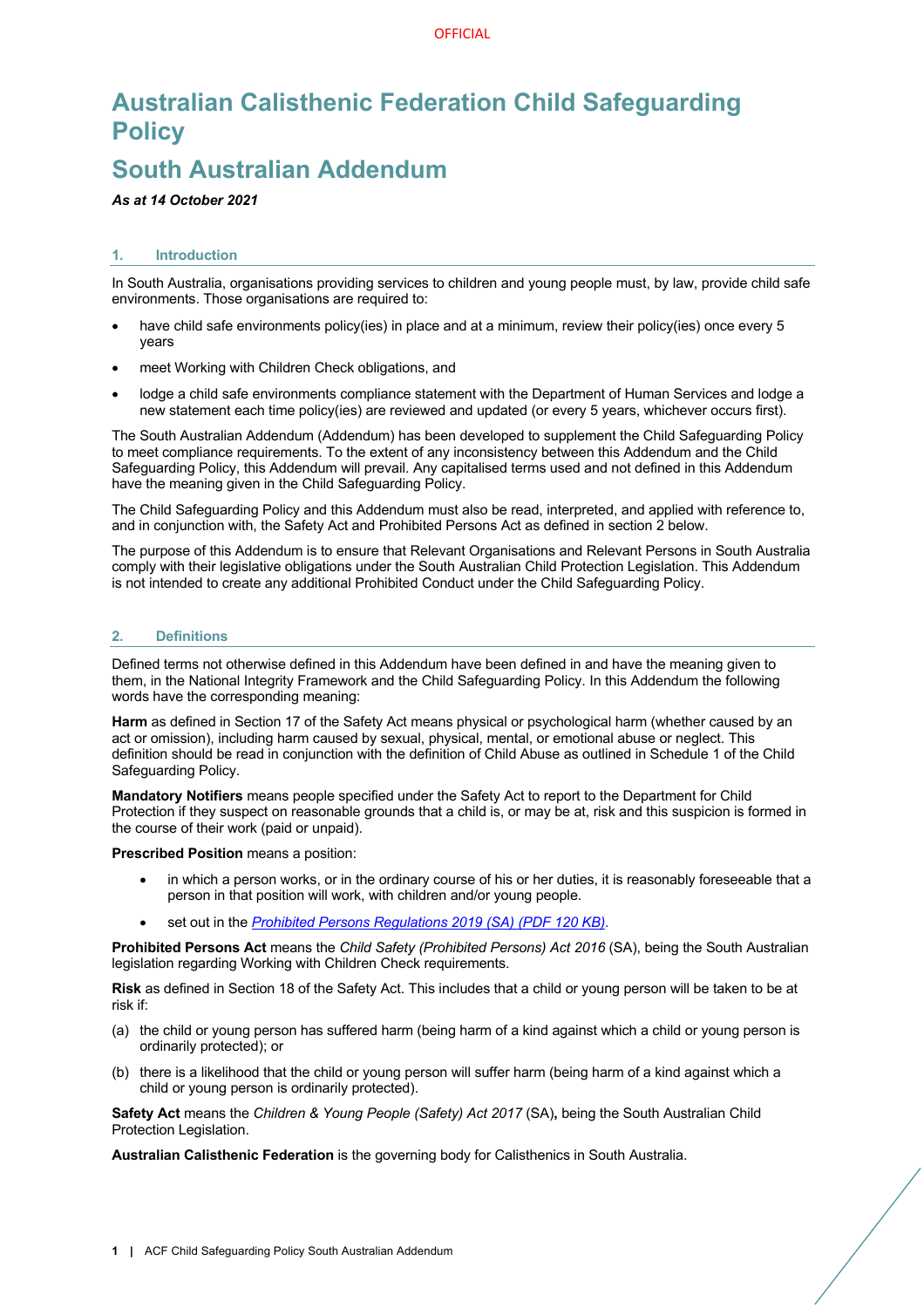### **3. Scope**

The Addendum applies to all Relevant Organisations and Relevant Persons affiliated with Australian Calisthenic Federation.

#### **4. Working with Children Checks**

- 4.1 The Prohibited Persons Act requires people working or volunteering with children in South Australia to have a valid Working with Children Check prior to commencing working with children and young people.
- 4.2 A Relevant Person who works in a Prescribed Position must have a valid Working with Children Check.
- 4.3 A Relevant Organisation can only appoint or continue to appoint a Relevant Person in a Prescribed Position if:
	- (a) they have verified that the Relevant Person has had a Working with Children Check conducted in the last 5 years, and
	- (b) that the person is not prohibited from working with children.
- 4.4 The Prohibited Persons Act requires organisations to contact the Central Assessment Unit (Department of Human Services Screening Unit) if
	- (a) they become aware of any assessable information in relation to the person
	- (b) they become aware that the person is prohibited from working with children under a law of the Commonwealth or of another state or territory
	- (c) they become aware that the person is (or becomes) a registrable offender under the *Child Sex Offenders Registration Act 2006*
	- (d) the person makes a disclosure to the employer under section 66 of the *Child Sex Offenders Registration Act 2006.*

#### **5. Mandatory Notifiers**

- 5.1 Under the Safety Act, the following people are mandated notifiers:
	- (a) medical practitioners
	- (b) pharmacists
	- (c) registered or enrolled nurses
	- (d) dentists
	- (e) psychologists
	- (f) police officers
	- (g) community corrections officers under the Correctional Services Act 1982
	- (h) social workers
	- (i) ministers of religion
	- (j) employees of, or volunteers in, an organisation formed for religious or spiritual purposes
	- (k) teachers employed to teach in a school, pre-school, or kindergarten
	- (l) employees of, or volunteers in, an organisation that provides health, welfare, education, sporting or recreational, childcare, or residential services wholly or partly for children and young people, being a person who:
		- (i) provides such services directly to children and young people or
		- (ii) holds a management position in the organisation the duties of which include direct responsibility for, or direct supervision of, the provision of those services to children and young people1
	- (m) an officer or employee of a prescribed organisation (as per section 114, of the Safety Act) who holds a management position in the organisation, the duties of which include direct responsibility for, or direct supervision of, the provision of services to children.<sup>2</sup>

<sup>&</sup>lt;sup>1</sup> Section 30(3), Children and Young People (Safety) Act 2017

<sup>&</sup>lt;sup>2</sup> Regulation 9, Children and Young People (Safety) Regulations 2017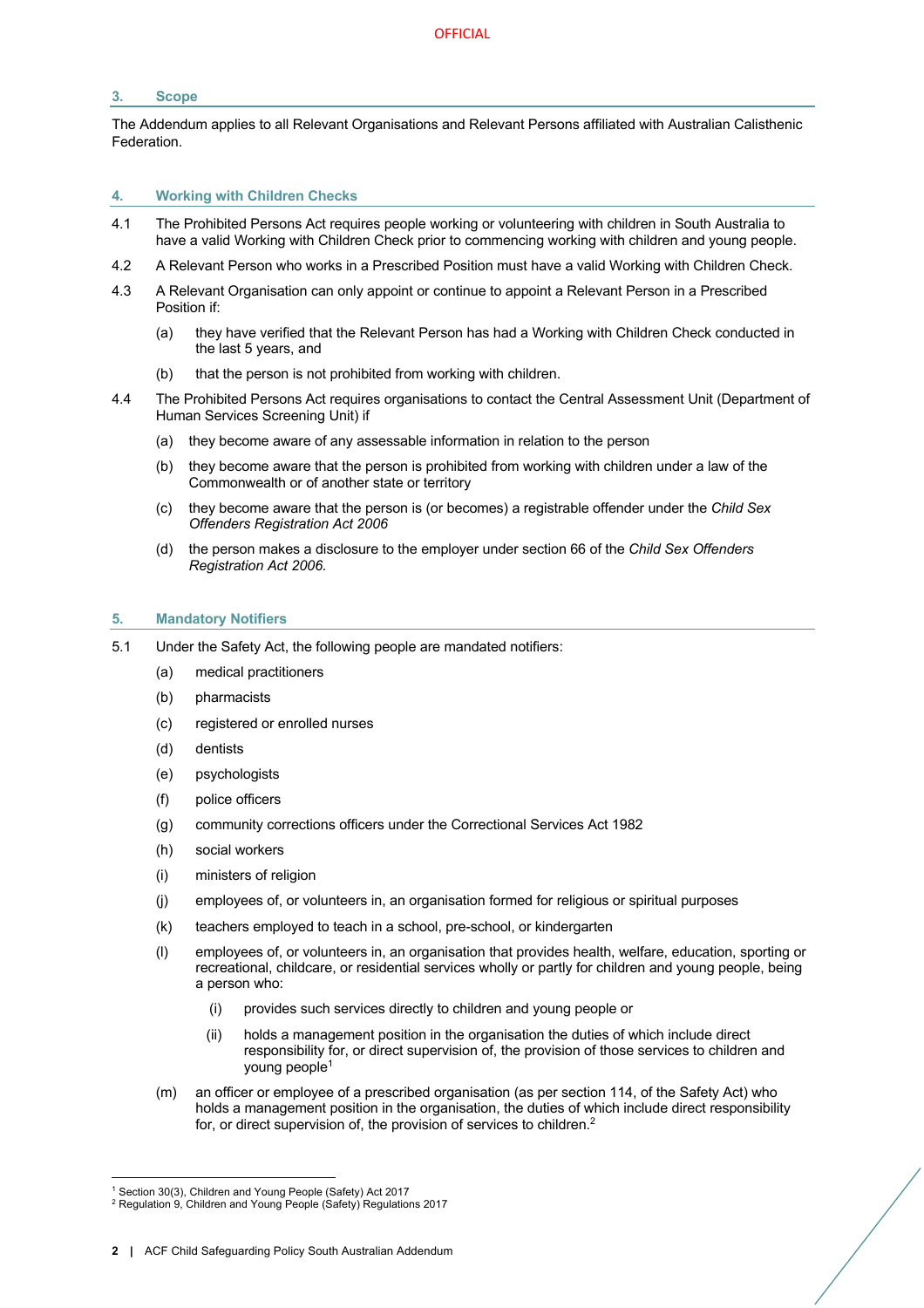- 5.2 Mandated notifiers are required by law to notify the Department for Child Protection via the Child Abuse Report Line (CARL), Phone: 13 14 78, if they suspect on reasonable grounds that a Child is, or may be, at risk and the suspicion is formed in the course of the person's work (whether paid or voluntary) or in carrying out official duties.
- 5.3 By way of general guidance, reporting obligations arise where there is "a reasonable suspicion" that a Child may be "at risk".

#### **6. Child Safe Environments Compliance**

- 6.1 Under the Safety Act, Relevant Organisations affiliated with Australian Calisthenic Federation:
	- (a) with significant membership of, or involvement by, Children and Young People; or
	- (b) who provide coaching to Children and Young People,

must:

- (c) prepare or adopt policies and procedures designed to ensure that safe environments for Children and Young People are established and maintained; and
- (d) lodge (or have a representative body such as Australian Calisthenic Federation lodge on its behalf) a statement with the Department of Human Services certifying that these child safe environment policies and procedures are in place for affiliated clubs.
- 6.2 Adoption and implementation of the Child Safeguarding Policy and this Addendum will assist Relevant Organisations affiliated with Australian Calisthenic Federation meet these obligations.

### **7. Child Safeguarding Policy Implementation**

- 7.1 Risk Management
	- (a) Australian Calisthenic Federation takes a risk-based approach to ensure that all activities are child safe and will undertake risk assessments for any activity that may involve contact with children.
	- (b) The risk assessment will consider:
		- (i) the contact (with Children) and levels of direct supervision.
		- (ii) the risk factors.
		- (iii) the mitigation factors.
		- (iv) the management strategies.
- 7.2 Involving Children

Australian Calisthenic Federation is committed to involving children in decisions that affect them and providing them with information about their rights. We will do this by:

- (a) establishing a Youth Advisory Committee/Youth representative position on the Board.
- (b) obtaining feedback from Children through surveys or focus groups.
- (c) providing a child-friendly version of the Child Safeguarding Policy and other procedures.
- (d) displaying child-friendly posters about Children's rights and how to raise a concern at local sports clubs/venues.
- 7.3 Supporting Employees and Volunteers

Australian Calisthenic Federation is committed to providing Employees and Volunteers with ongoing training and support to ensure they understand their responsibilities in relation to Child safety. We will do this by:

- (a) conducting an induction for all employees and volunteers outlining their obligations under the Child Safeguarding Policy and Child Safe Practices.
- (b) undertaking regular performance appraisals.
- (c) regular supervision sessions that include a focus on Child safety and wellbeing.
- (d) appointing a Child safety officer.
- (e) access to online resources about issues concerning child safety and wellbeing.
- (f) providing professional development opportunities to build knowledge and skills regarding the wellbeing and development of Children.